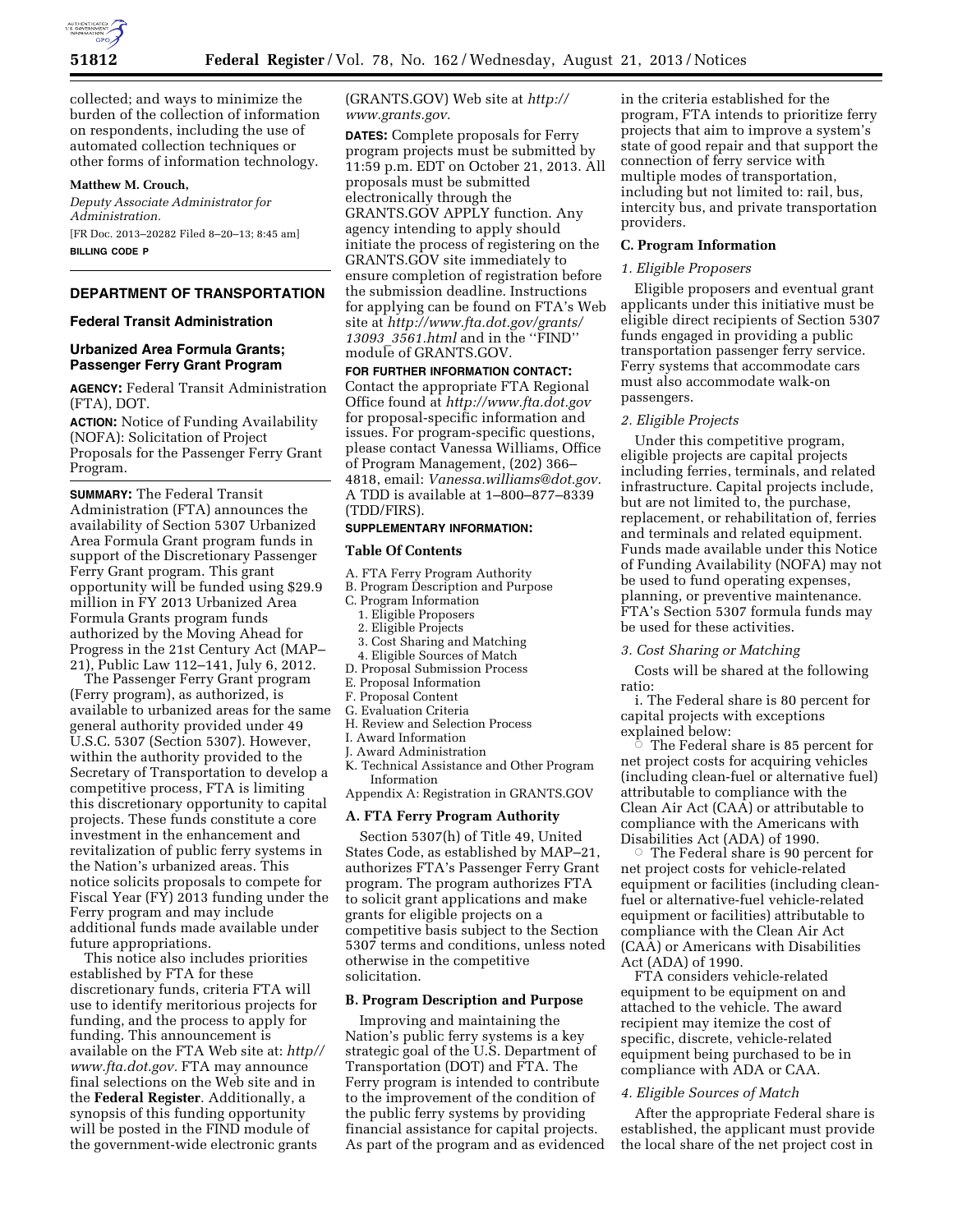cash (or in-kind) and must document in its grant application the source of the local match. The local match may include:

i. Cash from non-governmental sources other than revenues from providing public transportation services;

ii. Non-farebox revenues from the operation of public transportation service, such as the sale of advertising and concession revenues. A voluntary or mandatory fee that a college, university, or similar institution imposes on all its students for free or discounted transit service is not farebox revenue;

iii. Amounts received under a service agreement with a State or local social service agency or private social service organization;

iv. Undistributed cash surpluses, replacement or depreciation cash funds, reserves available in cash, or new capital;

v. Amounts appropriated or otherwise made available to a department or agency of the Government (other than the U.S. Department of Transportation); and

vi. In-kind contribution such as the market value of in-kind contributions integral to the project may be counted as a contribution toward local share.

vii. Revenue bond proceeds for a capital project, with prior FTA approval.

viii. Transportation Development Credits (formerly referred to as Toll Revenue Credits).

### **D. Proposal Submission Process**

Project proposals must be submitted electronically through *[http://](http://www.GRANTS.GOV) [www.GRANTS.GOV](http://www.GRANTS.GOV)* by 11:59 p.m. on October 21, 2013. Mail and fax submissions will not be accepted. A complete proposal submission will consist of at least two files: (1) The SF 424 Mandatory form (downloaded from GRANTS.GOV) and (2) the Applicant and Proposal Profile supplemental form for the Passenger Ferryboat program (supplemental form) found on the FTA Web site at *[http://www.fta.dot.gov/](http://www.fta.dot.gov/grants/13093_3561.html) [grants/13093](http://www.fta.dot.gov/grants/13093_3561.html)*\_*3561.html.* The supplemental form provides guidance and a consistent format for proposers to respond to the criteria outlined in this NOFA. Once completed, the supplemental form must be placed in the attachments section of the SF 424 Mandatory form. Proposers must use the supplemental form designated for the Ferry program and attach it to their submission in GRANTS.GOV to successfully complete the application process. A proposal submission may

contain additional supporting documentation as attachments.

Within 24–48 hours after submitting an electronic application, the applicant should receive three email messages from GRANTS.GOV: (1) Confirmation of successful transmission to GRANTS.GOV, (2) confirmation of successful validation by GRANTS.GOV and (3) confirmation of successful validation by FTA. If confirmations of successful validation are not received and a notice of failed validation or incomplete materials is received, the applicant must address the reason for the failed validation, as described in the email notice, and resubmit before the submission deadline. If making a resubmission for any reason, include all original attachments regardless of which attachments were updated and check the box on the supplemental form indicating this is a resubmission.

Complete instructions on the application process can be found at *[http://www.fta.dot.gov/grants/13093](http://www.fta.dot.gov/grants/13093_3561.html)*\_ *[3561.html.](http://www.fta.dot.gov/grants/13093_3561.html)* Important: FTA urges proposers to submit their applications at least 72 hours prior to the due date to allow time to receive the validation messages and to correct any problems that may have caused a rejection notification. FTA will not accept submissions after the stated submission deadline. GRANTS.GOV scheduled maintenance and outage times are announced on the GRANTS.GOV Web site at *[http://www.GRANTS.GOV.](http://www.GRANTS.GOV)*  Deadlines will not be extended due to scheduled maintenance or outages.

Proposers are encouraged to begin the process of registration on the GRANTS.GOV site well in advance of the submission deadline. Registration is a multi-step process, which may take several weeks to complete before an application can be submitted. Registered proposers may still be required to take steps to keep their registration up to date before submissions can be made successfully: (1) Registration in the System for Award Management (SAM) is renewed annually and (2) persons making submissions on behalf of the Authorized Organization Representative (AOR) must be authorized in GRANTS.GOV by the AOR to make submissions. Instructions on the GRANTS.GOV registration process are listed in Appendix A.

Proposers may submit one proposal for each project or one proposal containing multiple projects. Proposers submitting multiple projects in one proposal must be sure to clearly define each project by completing a supplemental form for each project. Supplemental forms must be added within the proposal by clicking the ''add project'' button in Section II of the supplemental form.

Information such as proposer name, Federal amount requested, local match amount, description of areas served, etc. may be requested in varying degrees of detail on both the SF 424 form and supplemental form. Proposers must fill in all fields unless stated otherwise on the forms. Proposers should use both the ''Check Package for Errors'' and the ''Validate Form'' validation buttons on both forms to check all required fields on the forms, and ensure that the federal and local amounts specified are consistent. The following information MUST be included on the SF 424 and supplemental forms for all requests for the Ferry program funding:

### **E. Proposal Information**

1. Name of applicant and, if applicable, the specific ferry agency submitting the application.

2. Dun and Bradstreet (D&B) Data Universal Numbering System (DUNS) number.

3. Contact information including: Contact name, title, address, congressional district, fax and phone number, and email address if available.

4. Description of public transportation services including areas currently served by the ferry system, if any.

5. Name of person (s) authorized to apply on behalf of the system (attach a signed transmittal letter) must accompany the proposal.

#### **F. Proposal Content**

For complete and up to date guidance on the project information and project evaluation criteria that must be documented, refer to the applicable program on the FTA Web site: *[http://](http://www.fta.dot.gov/grants/13093_3561.html) [www.fta.dot.gov/grants/13093](http://www.fta.dot.gov/grants/13093_3561.html)*\_ *[3561.html.](http://www.fta.dot.gov/grants/13093_3561.html)* At a minimum, every proposal must:

1. Submit an SF–424 with the correct supplemental form attached.

2. State the project title and describe the project scope to be funded in the executive summary.

3. Address whether project will need a Buy America waiver.

4. Choose the type of service provided, project type and fleet information.

5. Address each evaluation criterion separately, demonstrating how the project responds to each criterion.

6. Provide a line-item budget for the total project, with enough detail to indicate the various key components of the project. As FTA may elect to fund only part of some project proposals, the budget should provide for the minimum amount necessary to fund specific project components of independent utility.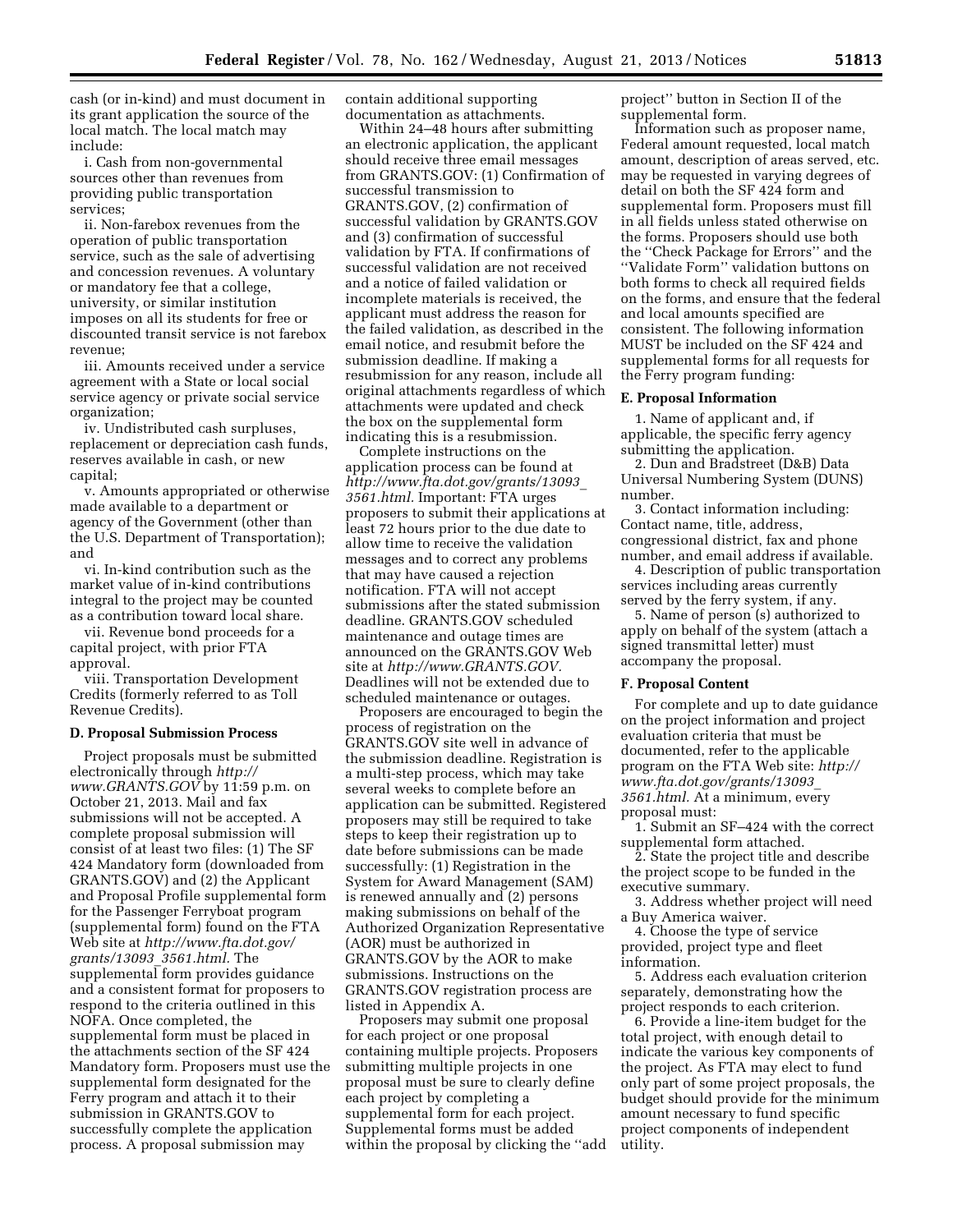7. Provide the Federal amount requested.

8. Document the matching funds, including amount and source of the match (may include local or private sector financial participation in the project).

9. Provide support documentation, including financial statements, bondratings, and documents supporting the commitment of non-federal funding to the project, or a timeframe upon which those commitments would be made.

10. Address whether other Federal funds have been sought for the project.

11. Provide a project time-line, including significant milestones such as the date anticipated to issue a request for proposals for the project components or contract for purchase of ferry(s), and actual or expected delivery date or notice of request for proposal and notice to proceed for capital replacement/ rehabilitation projects.

12. Provide Congressional district information for the project's place of performance.

### **G. Evaluation Criteria**

Projects will be evaluated by FTA based on the proposals submitted according to the following criteria. Each proposer is encouraged to demonstrate the responsiveness of a project to any and all criteria with the most relevant information that the proposer can provide, regardless of whether such information has been specifically requested, or identified in this notice.

## *1. Demonstration of Need*

FTA will evaluate each project to determine its need for resources. In addition to the project-specific criteria below, it will include evaluating the project's impact on service delivery and whether the project represents a onetime or periodic need that cannot reasonably be funded from FTA program formula allocations or State and/or local resources.

i. For vessel replacement or rehabilitation projects:

• The age of the asset to be replaced or rehabilitated by the proposed project, relative to its useful life.

• Condition and performance of the asset to be replaced by the proposed project, as ascertained through inspections or otherwise, if available.

ii. For infrastructure (facility) improvements or related-equipment acquisitions:

• The age of the facility or equipment to be rehabilitated or replaced relative to its useful life.

• The degree to which the proposed project will enable the agency to improve the maintenance and condition of the agency's fleet and/or other related ferry assets.

iii. For expansion requests (vessel or facility-related):

• The degree to which the proposed project addresses a current capacity constraint that is limiting the ability of the agency to provide reliable service, meet ridership demands, or maintain vessels and related-equipment in a state of good repair.

In this section, the proposal should also demonstrate the needs of the ferry passengers and discuss how the proposed project will address the identified needs.

#### *2. Demonstration of Benefits*

In this section, proposals should identify expected project benefits. Possible examples include how the project: will improve the state of good repair of the system, impact ridership, increase reliability of service, improve operations or maintenance capabilities, or provide more mobility options, intermodal connections, or economic benefits to the community. Benefits can be demonstrated quantifiably or qualitatively. Proposers should document, explain or show the benefits in whatever format is reasonable to present them.

## *3. Planning and Local/Regional Prioritization*

In this section, the applicant should describe how the proposed project is consistent with planning documents and local priorities. This will involve assessing whether:

i. The project is consistent with the transit priorities identified in the longrange plan and/or contingency/ illustrative projects. Proposer should note if the project could not be included in the financially constrained Transportation Improvement Plan (TIP)/ Statewide Transportation Improvement Program (STIP) due to lack of funding (if selected, project must be in federally approved STIP before grant award).

ii. Local support is demonstrated by availability of local match for this and/ or related projects and letters of support.

iii. In an area with both ferry and other public transit operators, the proposal demonstrates coordination with and support of other related projects within the proposer's Metropolitan Planning Organization (MPO) or the geographic region within which the proposed project will operate.

### *4. Project Readiness*

In this section, the applicant should describe the extent to which the project is ready to be implemented. This will involve assessing whether:

i. The project is a Categorical Exclusion (CE) or required environmental work has been initiated or completed for construction projects requiring an Environmental Assessment (EA) or Environmental Impact Statement (EIS).

ii. Project implementation plans are ready, including initial design of facility projects.

iii. The TIP/STIP can be amended (evidenced by MPO/State endorsement).

iv. Project funds can be obligated and the project implemented quickly, if selected.

v. The project will require a Buy America waiver.

The applicant demonstrates the ability to carry out the proposed project successfully.

## *5. Technical, Legal, and Financial Capacity To Implement the Particular Project Proposed*

In this section, the applicant should address all of the following points:

i. The proposer has the technical capacity to administer the project.

ii. There are no outstanding legal, technical, or financial issues with the proposer that would make this a highrisk project to implement quickly.

iii. The proposer has good financial systems in place that meet generally acceptable accounting standards that can be audited and has identified the source of local match if selected (no deferred local share will be allowed).

iv. The grantee is in fundable status for grant-making purposes.

## *6. Connectivity to Other Modes of Transportation*

The proposals should include information about transfer connections to other modes of transportation, including but not limited to: rail, bus, intercity bus, and private transportation providers. Supporting documentation should include data that supports the number of trips (passengers and vehicles), the number of walk-on passengers, and transfers to other modes (if applicable).

## **H. Review and Selection Process**

In addition to other FTA staff that may review the proposals, a technical evaluation committee will review proposals under the project evaluation criteria. Members of the technical evaluation committee and other involved FTA staff reserve the right to screen and rate the applications it receives and to seek clarification from any applicant about any statement in its application that FTA finds ambiguous and/or request additional documentation to be considered during